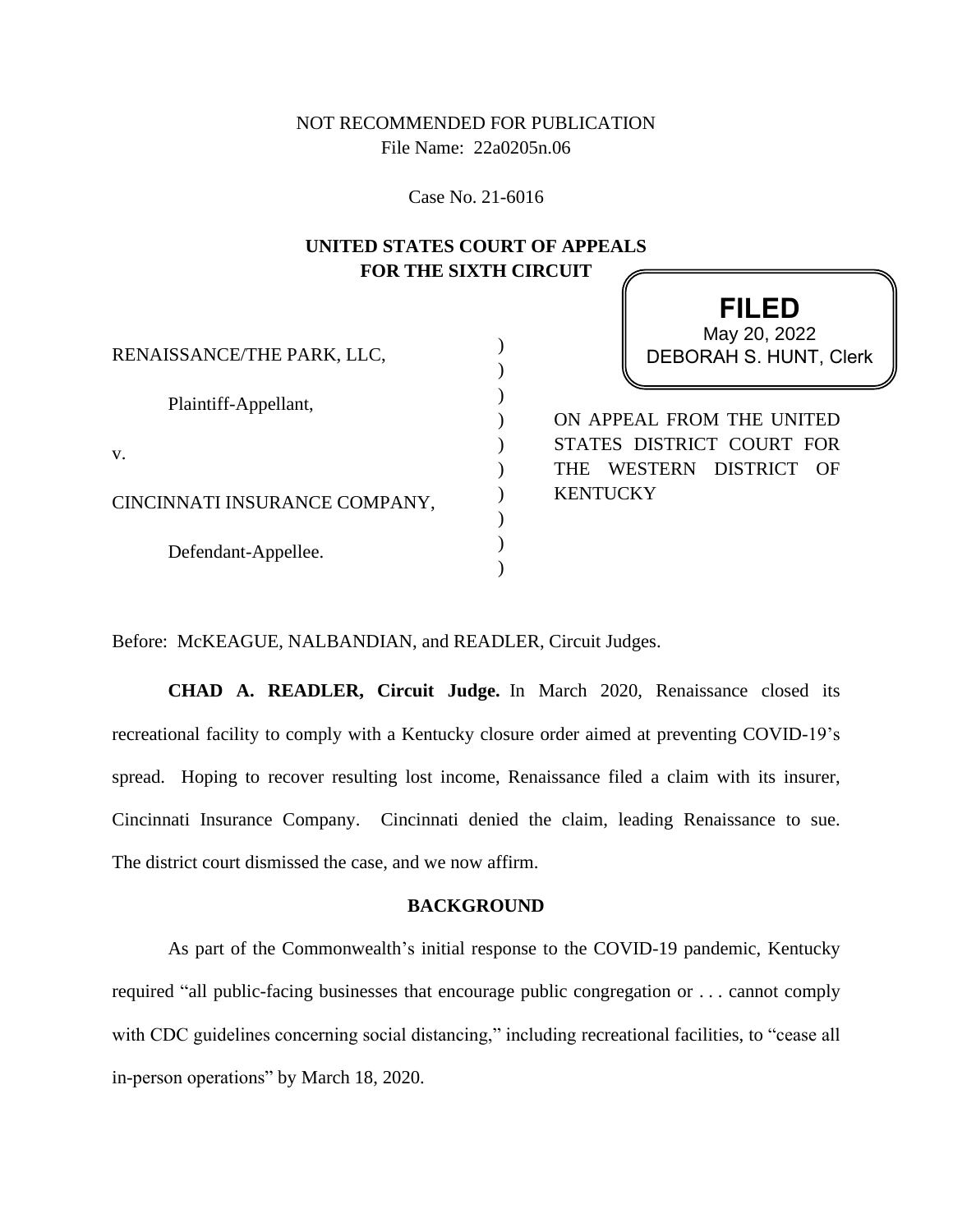Renaissance owns and operates the Fun Park, a recreational facility located in Louisville. Activities available to the public at the Park include go-karts, laser tag, miniature golf, and arcade games. To comply with the closure order, Renaissance closed the Park for three months. Renaissance believes that those who visited the Fun Park before its temporary closure may have had COVID-19, making it "likely" that its premises were "infected with COVID-19" prior to the Park's closure.

To recover lost income from the closure, Renaissance filed a claim with its insurer, Cincinnati. When Cincinnati denied coverage, Renaissance sued the company in Kentucky state court. Cincinnati removed the case to federal court. It then filed a motion to dismiss for failure to state a claim under Federal Rule of Civil Procedure 12(b)(6), which the district court granted. In the district court's view, Renaissance's policy did not allow it to recover lost income resulting from COVID-19 and the closure order. Renaissance then appealed.

## **DISCUSSION**

To survive Cincinnati's motion to dismiss, Renaissance's complaint must allege "sufficient factual matter, accepted as true, to 'state a claim to relief that is plausible on its face.'" *Ashcroft v. Iqbal*, 556 U.S. 662, 678 (2009) (citation omitted). We review the district court's dismissal for failure to state a claim de novo. *Darby v. Childvine, Inc.*, 964 F.3d 440, 444 (6th Cir. 2020).

As all parties acknowledge, Kentucky substantive law controls this diversity action. *See State Farm Mut. Auto. Ins. Co. v. Norcold, Inc.*, 849 F.3d 328, 331 (6th Cir. 2017). Kentucky courts enforce "the terms of an insurance contract" as written when, based on their plain language, those terms "are unambiguous." *Foreman v. Auto Club Prop.-Cas. Ins. Co.*, 617 S.W.3d 345, 349 (Ky. 2021).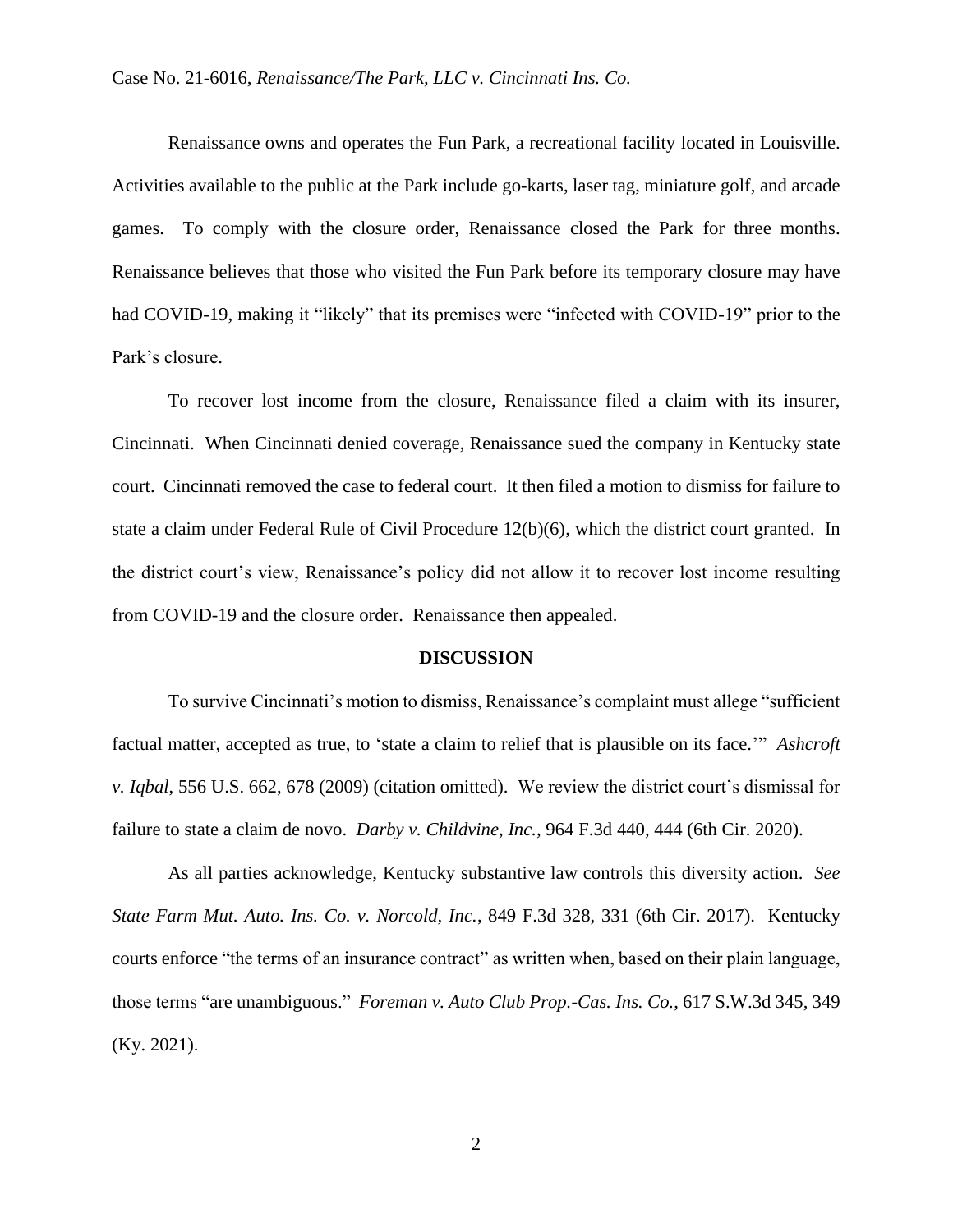Renaissance believes it is entitled to coverage for its lost income pursuant to both the policy's "Business Income" and "Civil Authority" provisions. To recover under either provision, the asserted loss of "Business Income" must be caused by or result from a "Covered Cause of Loss," which the policy defines as a "direct 'loss,'" unless otherwise excluded or limited by the policy. "Loss," in turn, is defined as "accidental physical loss or accidental physical damage." Reading these provisions together, Renaissance, to prevail, must identify a "direct" "accidental physical loss or accidental physical damage."

A. The parties dispute whether the phrase "direct" "physical loss" encompasses the financial harm Renaissance purports to have suffered from COVID-19 itself as well as the period during which the Park was closed by the Kentucky order. With the Kentucky Supreme Court having yet to interpret that phrase, "we must do our best to predict which side of this linguistic debate that court would take." *Estes v. Cincinnati Ins. Co.*, 23 F.4th 695, 699 (6th Cir. 2022).

In *Estes*, we made that prediction. There, we interpreted an insurance policy that, like here, defined loss to mean "direct" "accidental physical loss or accidental physical damage." *Id.* at 698. Interpreting that language against the backdrop of Kentucky law, we held that the phrase "direct" "physical loss" is unambiguous, and, to give rise to coverage, requires the "tangible destruction or deprivation of property." *Id.* at 699–700. And we deemed neither COVID-19 itself nor ensuing government closure orders to be a "direct" "physical loss" because they resulted in only "intangible or economic harms." *Id.* at 700; *see also Yiddle Mister Bill, Inc. v. Cincinnati Ins. Co.*, No. 20- CI-00335 (Ky. Cir. Ct. Feb. 17, 2022) (applying *Estes*). So too here. COVID-19 and the closure order neither destroyed the Park nor dispossessed Renaissance of its property. To be sure, the closure order did prevent Renaissance from opening the Park to customers, a prohibition that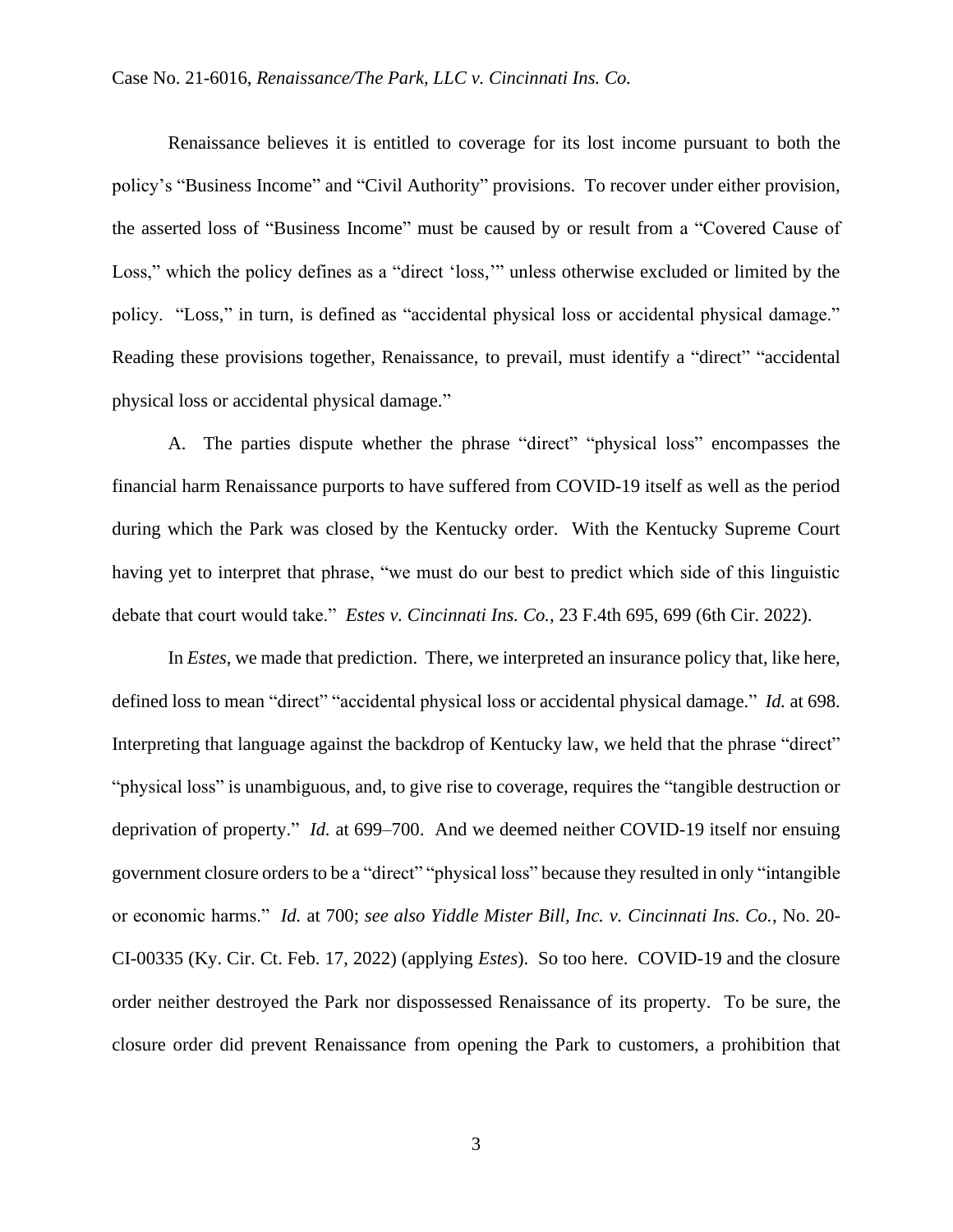lamentably resulted in lost use of the Park. But that manner of loss is not tantamount to a "direct" "physical loss." *Estes*, 23 F.4th at 700.

Renaissance attempts to distinguish *Estes.* It emphasizes that the insured in *Estes* could still use the property at issue for some business whereas Renaissance could not operate the Fun Park at all. That factual difference, however, does not warrant a different legal conclusion. *Estes*  defined "deprivation" as "the act of losing possession." *Id.* And Renaissance, although unable to open the Park for any business, nonetheless did not tangibly lose possession of the Park, as we used that term in *Estes*.

Alternatively, Renaissance asserts that *Estes* was wrongly decided. But we are not the proper audience for that claim. Three-judge panels of our Court are bound by our prior published decisions, leaving only the en banc Court or the Supreme Court to undo a panel's prior work. *Salmi v. Sec'y of Health & Hum. Servs.*, 774 F.2d 685, 689 (6th Cir. 1985) ("A panel of this Court cannot overrule the decision of another panel." (citation omitted)); *see also Goodwood Brewing, LLC v. United Fire Grp.*, No. 21-5759, 2022 WL 620149, at \*2 (6th Cir. Mar. 3, 2022) (applying *Estes*). Until then, or until the Kentucky Supreme Court articulates its understanding of the language at issue, we are bound by *Estes*. *See Rutherford v. Columbia Gas*, 575 F.3d 616, 619 (6th Cir. 2009) ("Without taking a case en banc, a panel cannot reconsider a prior published case that interpreted state law, absent an indication by the state courts that they would have decided the prior case differently." (cleaned up)).

B. Renaissance appears to have a second theory of coverage: When customers visited the Fun Park before the closure order, some of them presumably brought COVID-19 into the Park, thereby, in the words of Renaissance, "contaminating" the Park, and thus causing it "direct" "physical damage." That theory of recovery, however, leaves much to the reader's imagination.